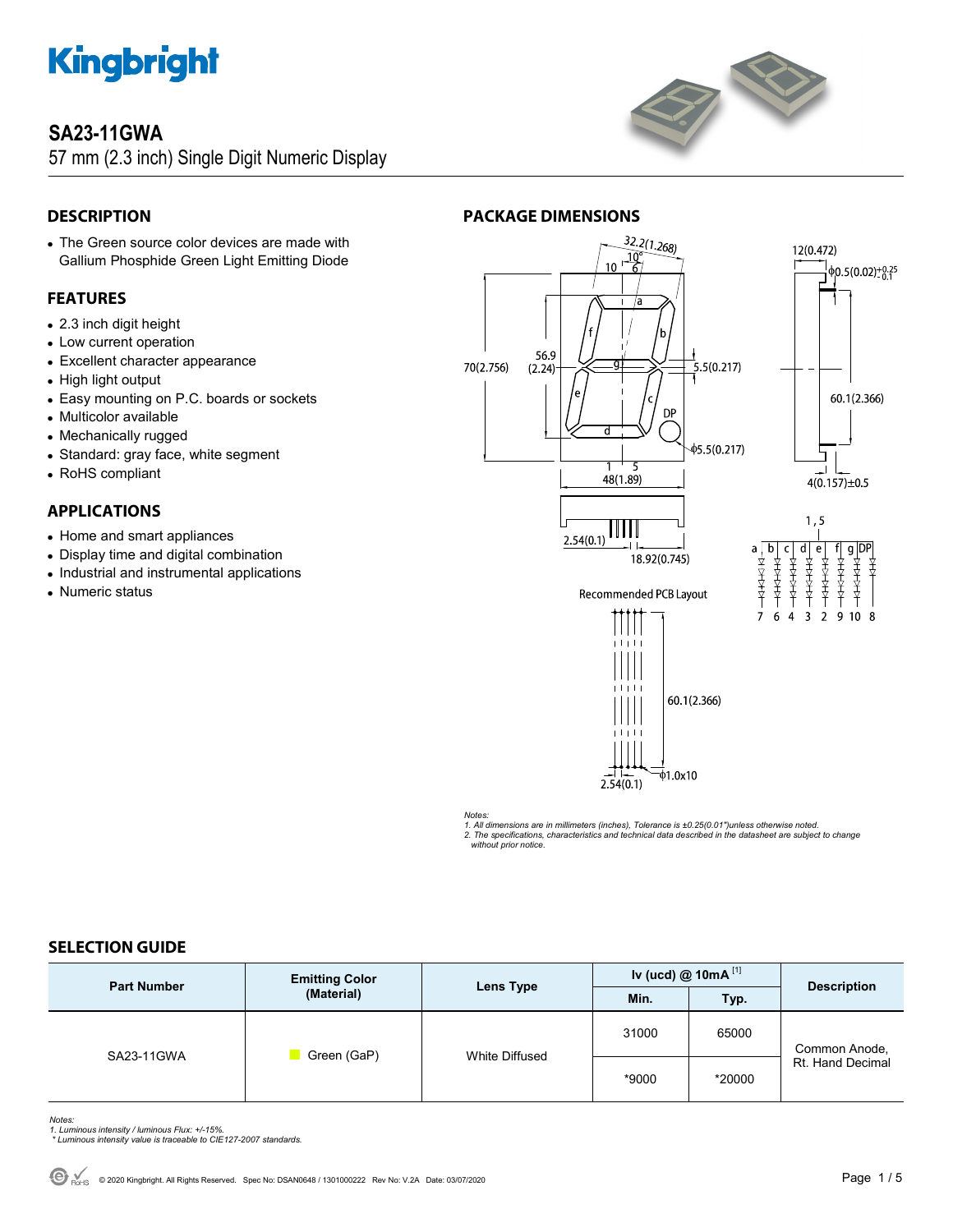### **ELECTRICAL / OPTICAL CHARACTERISTICS at T<sub>A</sub>=25°C**

| <b>Parameter</b>                                                            | Symbol                       |                       | Value                    |                          | <b>Unit</b> |
|-----------------------------------------------------------------------------|------------------------------|-----------------------|--------------------------|--------------------------|-------------|
|                                                                             |                              | <b>Emitting Color</b> | Typ.                     | Max.                     |             |
| Wavelength at Peak Emission $I_F = 10mA$                                    | $\Lambda_{\rm peak}$         | Green                 | 565                      | $\overline{\phantom{a}}$ | nm          |
| Dominant Wavelength $I_F = 10mA$                                            | $\lambda_{\mathsf{dom}}$ [1] | Green                 | 568                      | $\overline{\phantom{a}}$ | nm          |
| Spectral Bandwidth at 50% $\Phi$ REL MAX<br>$I_F = 10mA$                    | Δλ                           | Green                 | 30                       | $\overline{\phantom{0}}$ | nm          |
| Capacitance                                                                 | C                            | Green                 | 15                       | $\overline{\phantom{a}}$ | pF          |
| Forward Voltage $I_F$ = 10mA (Segment)<br>Forward Voltage $I_F$ = 10mA (DP) | $V_F$ <sup>[2]</sup>         | Green                 | 8.0<br>4.0               | 9.6<br>4.8               | $\vee$      |
| Reverse Current ( $V_R$ = 5V) (Per chip)                                    | <sup>I</sup> R               | Green                 | $\overline{\phantom{a}}$ | 10                       | μA          |

*Notes:* 

1. The dominant wavelength (λd) above is the setup value of the sorting machine. (Tolerance λd : ±1nm. )<br>2. Forward voltage: ±0.1V.<br>3. Wavelength value is traceable to CIE127-2007 standards.<br>4. Excess driving current and

# **ABSOLUTE MAXIMUM RATINGS at T<sub>A</sub>=25°C**

| <b>Parameter</b>                                            | Symbol                  | Value                 | Unit        |  |
|-------------------------------------------------------------|-------------------------|-----------------------|-------------|--|
| Power Dissipation (Per chip)                                | $P_D$                   | 62.5                  | mW          |  |
| Reverse Voltage                                             | $V_R$                   | 5                     | V           |  |
| Junction Temperature                                        | $T_{j}$                 | 110                   | $^{\circ}C$ |  |
| <b>Operating Temperature</b>                                | $T_{op}$                | $-40$ To $+85$        | $^{\circ}C$ |  |
| Storage Temperature                                         | $T_{\text{stg}}$        | $-40$ To $+85$        | $^{\circ}C$ |  |
| DC Forward Current (Segment)<br>DC Forward Current (DP)     | ΙF                      | 25<br>25              | mA          |  |
| Peak Forward Current (Segment)<br>Peak Forward Current (DP) | $I_{FM}$ <sup>[1]</sup> | 140<br>140            | mA          |  |
| Electrostatic Discharge Threshold (HBM)                     |                         | 8000                  | V           |  |
| Lead Solder Temperature <sup>[2]</sup>                      |                         | 260°C For 3-5 Seconds |             |  |

Notes:<br>1. 1/10 Duty Cycle, 0.1ms Pulse Width.<br>2. 2mm below package base.<br>3. Relative humidity levels maintained between 40% and 60% in production area are recommended to avoid the build-up of static electricity – Ref JEDEC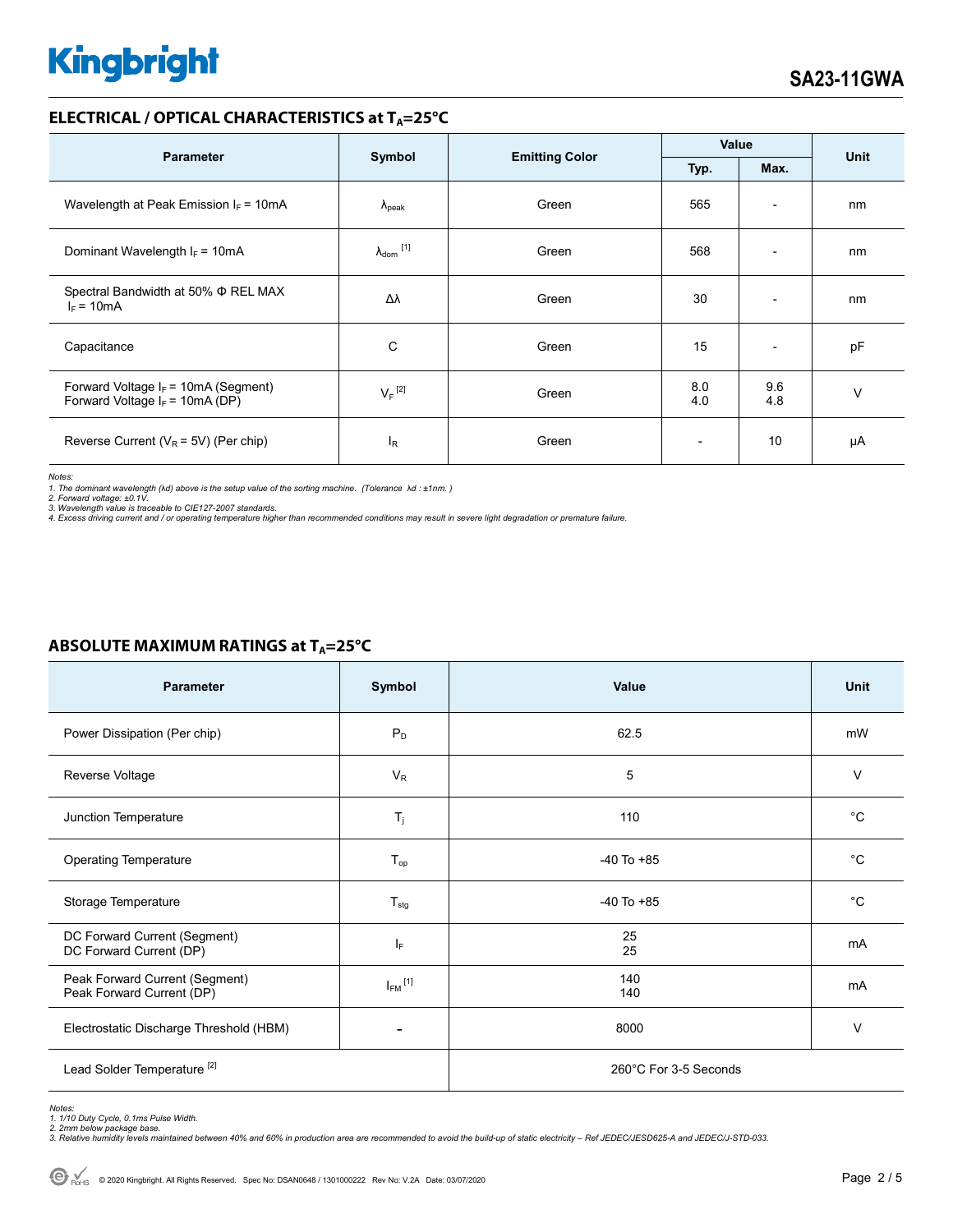# **TECHNICAL DATA**







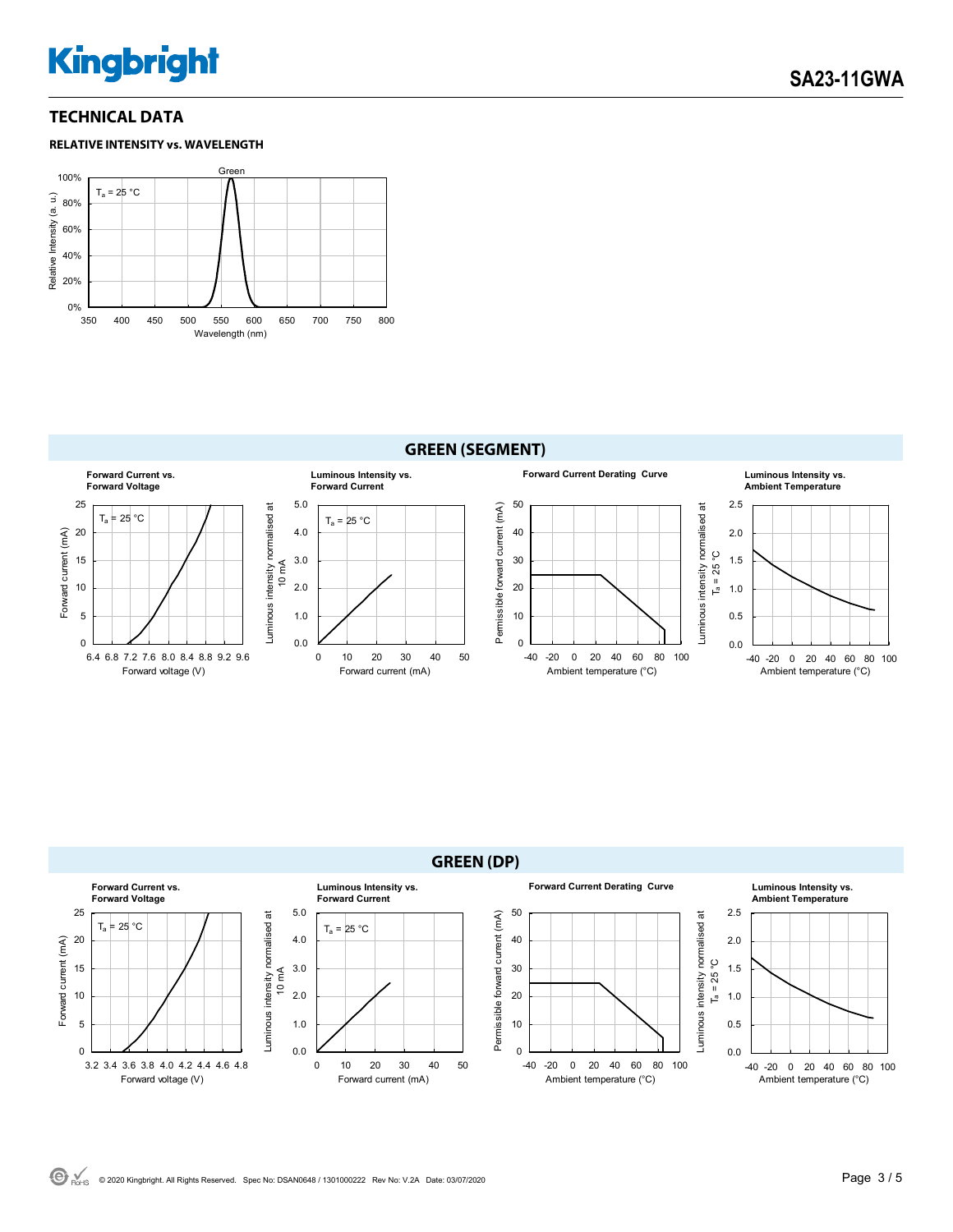### **RECOMMENDED WAVE SOLDERING PROFILE Soldering General Notes**



*Notes:* 

- *1. Recommend pre-heat temperature of 105°C or less (as measured with a thermocouple attached to the LED pins) prior to immersion in the solder wave with a maximum solder bath temperature of 260°C*
- *2. Peak wave soldering temperature between 245°C ~ 255°Cfor 3 sec (5 sec max).*
- 2. Pean wave soluting temperature settlement is to the experimental of  $25^{\circ}$ C. **3.** Do not apply stress to the epoxy resin while the temperature is above 85°C. *4. Fixtures should not incur stress on the component when mounting and during soldering process.*
- *5. SAC 305 solder alloy is recommended.*
- 
- *6. No more than one wave soldering pass. 7. During wave soldering, the PCB top-surface temperature should be kept below 105°C.*

# **PACKING & LABEL SPECIFICATIONS**



# **THROUGH HOLE DISPLAY MOUNTING METHOD**

### **Lead Forming**

 Do not bend the component leads by hand without proper tools. The leads should be bent by clinching the upper part of the lead firmly such that the bending force is not exerted on the plastic body.

- 1. Through-hole displays are incompatible with reflow soldering.
- 2. If components will undergo multiple soldering processes, or other processes where the components may be subjected to intense heat, please check with Kingbright for compatibility.

# **CLEANING**

- 1. Mild "no-clean" fluxes are recommended for use in soldering.
- 2. If cleaning is required, Kingbright recommends to wash components with water only. Do not use harsh organic solvents for cleaning because they may damage the plastic parts .
- 3. The cleaning process should take place at room temperature and the devices should not be washed for more than one minute.
- 4. When water is used in the cleaning process, Immediately remove excess moisture from the component with forced-air drying afterwards.





26 Tube / Box



**Installation** 

- 1. The installation process should not apply stress to the lead terminals.
- 2. When inserting for assembly, ensure the terminal pitch matches the substrate board's hole pitch to prevent spreading or pinching the lead terminals. *(Fig.1)*
- 3. The component shall be placed at least 5mm from edge of PCB to avoid damage caused excessive heat during wave soldering.*(Fig.2)*









 $(Fig.2)$